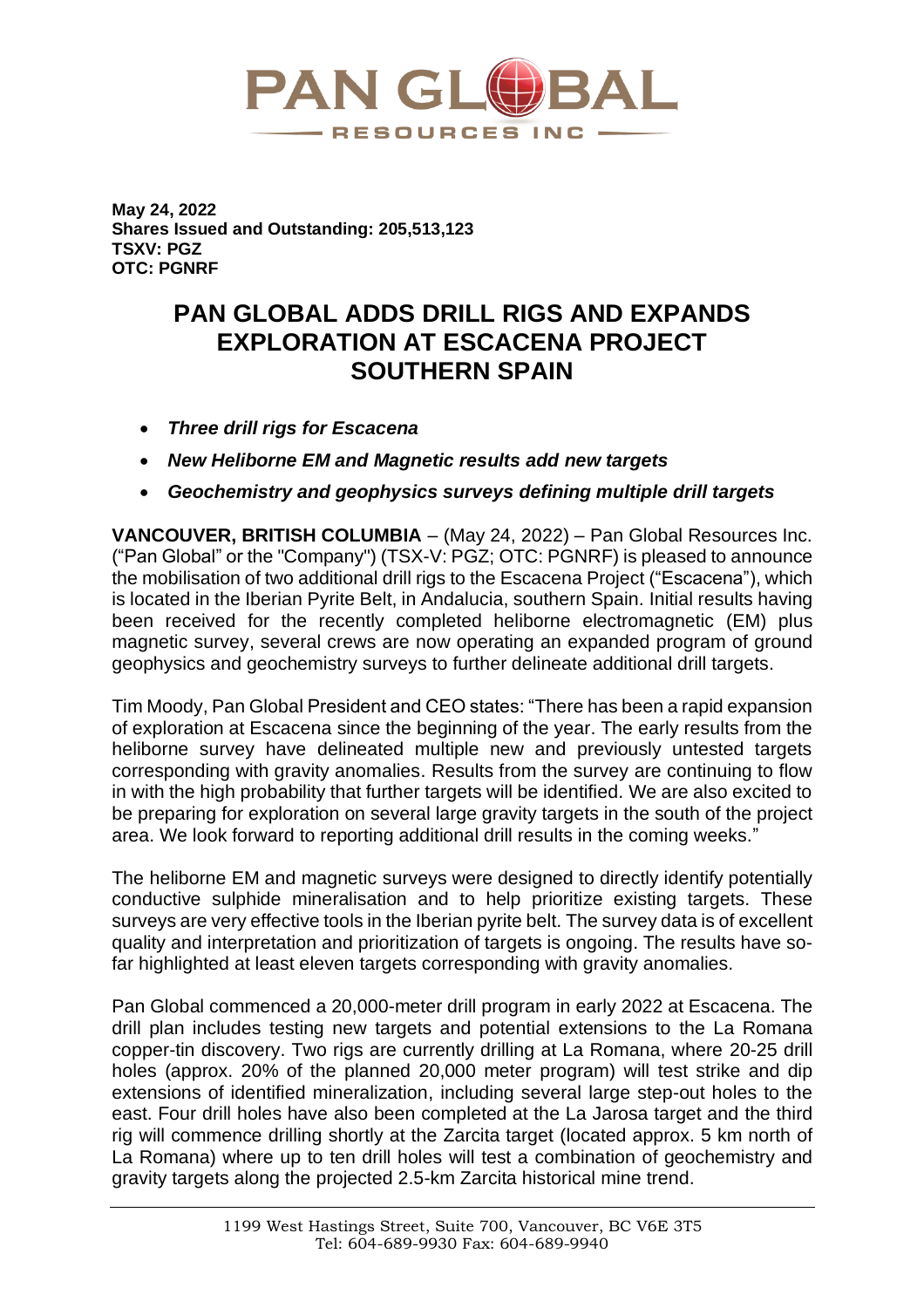In addition to the ongoing drilling, a substantial field program is in progress following up gravity, geochemistry and heliborne EM anomalies. This includes two gravity teams, IP geophysics, geological mapping and soil geochemistry. As additional results are received from the heliborne survey and ongoing geophysics and geochemistry, further high priority targets will also be drilled.

Assay results are currently pending for more than nine additional drill holes from La Romana and three holes from La Jarosa completed in 2022. They will be released as soon as they are received.

## **About the Escacena Project**

The Escacena Project includes a large, plus 5,760-hectare land package controlled 100% by Pan Global in the eastern area of the Iberian Pyrite Belt. The project is located near operating mines at Las Cruces and Rio Tinto, and is immediately adjacent to the former Aznalcollar and Los Frailes mines where Grupo Mexico is planning to restart mining. Escacena includes numerous large gravity anomalies that are mostly untested.

The La Romana gravity anomaly was the first target tested and resulted in the discovery of potentially significant copper-tin mineralization from surface and extending over more than 1.2 kilometers of strike, and open in several directions. Pan Global has completed more than 120 drill holes at La Romana. The mineralization indicates a simple geometry potentially suitable to open pit mining.

The first drill holes at the La Jarosa target also confirmed copper mineralization and remains open.

## **Qualified Persons**

James Royall, P Geo, VP Exploration for Pan Global Resources and a qualified person as defined by National Instrument 43-101, has reviewed the scientific and technical information that forms the basis for this news release. Mr. Royall is not independent of the Company.

## **About Pan Global Resources**

Pan Global Resources Inc. is actively engaged in base and precious metal exploration in southern Spain and is pursuing opportunities from exploration through to mine development. The Company is committed to operating safely and with respect to the communities and environment where we operate.

On behalf of the Board of Directors [www.panglobalresources.com.](http://www.panglobalresources.com/)

FOR FURTHER INFORMATION PLEASE CONTACT: [tmoody@panglobalresources.com](mailto:investors@panglobalresources.com) or visit the company's website. +44 7766 253145

Statements which are not purely historical are forward-looking statements, including any statements regarding beliefs, plans, expectations or intentions regarding the future. It is important to note that actual outcomes and the Company's actual results